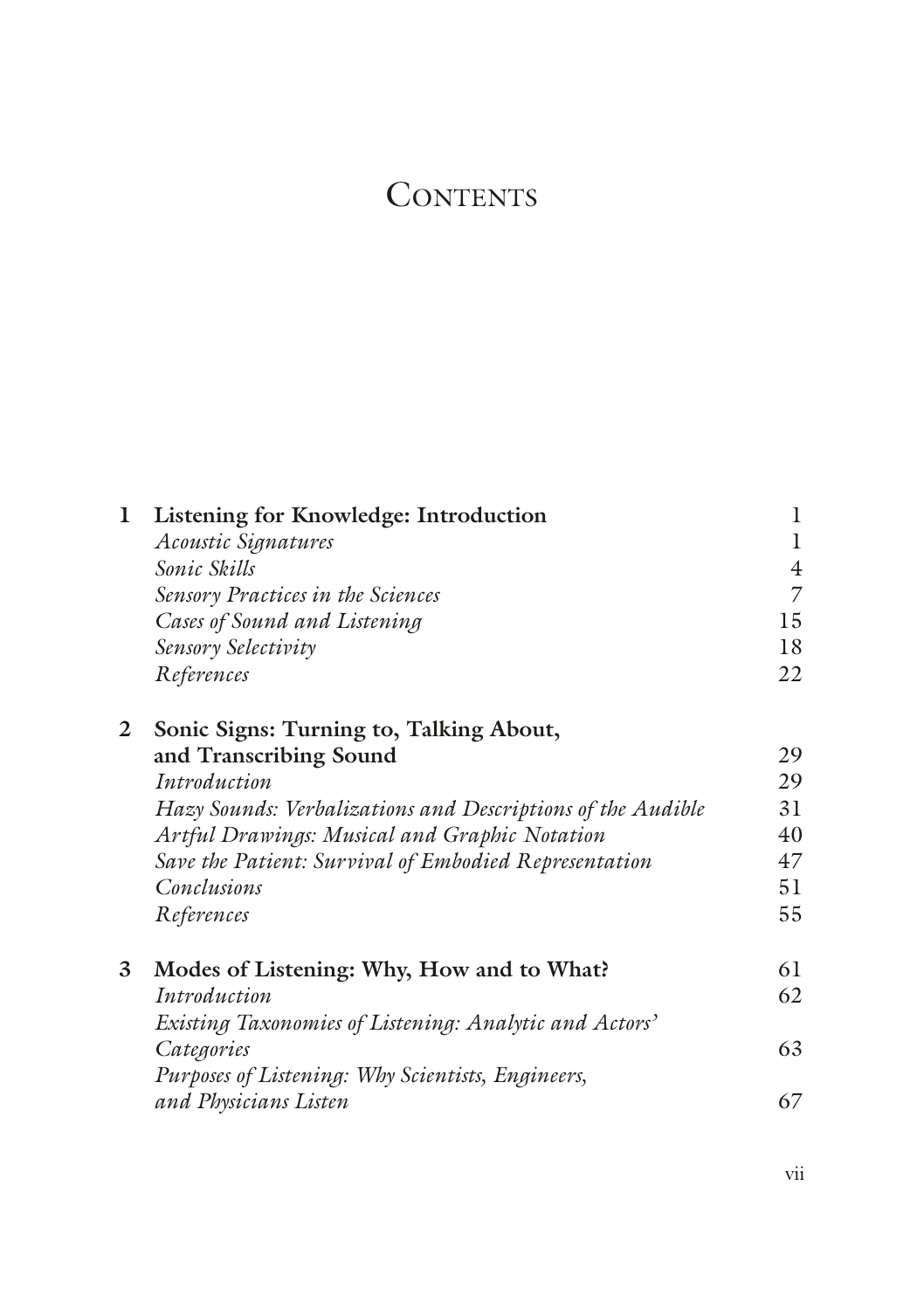|   | Ways of Listening: How Scientists, Engineers, and Physicians  |     |
|---|---------------------------------------------------------------|-----|
|   | Listen                                                        | 70  |
|   | Sonic Skills: Virtuosity in Shifting Modes and Handling Tools | 74  |
|   | The Missing Third Dimension: Listening to What?               | 78  |
|   | Conclusions                                                   | 80  |
|   | References                                                    | 82  |
| 4 | <b>Resounding Contestation: The Ambiguous Status</b>          |     |
|   | of Sonic Skills                                               | 87  |
|   | Twittering Timbrados                                          | 87  |
|   | Beyond the Infallible Ear: Repeated Listening and Sensory     |     |
|   | Calibration                                                   | 91  |
|   | At a Glance: Mechanical Visualization and Professional        |     |
|   | Audition                                                      | 94  |
|   | Meter Reading as a Technology of Trust in Expert-Customer     |     |
|   | Relations                                                     | 98  |
|   | There Is More Than Meets the Eye: Struggling with Trained     |     |
|   | Ears in Sonification                                          | 102 |
|   | Conclusions                                                   | 106 |
|   | References                                                    | 108 |
|   |                                                               |     |

## **5 Popping Up: The Continual Return of Sound and**  Listening 113

*Hearing Gravitational Waves* 113 *The Digital: Portable and Versatile Sound Technologies* 115 *Somatic Vigilance: Attuning to Instruments and Time* 117 *Auditory Sublime: Promising Wonder and Awe Through Sound* 123 *Conclusions* 125 *References* 127

| 6 Ensembles of Sonic Skills: Conclusions                     | 131 |
|--------------------------------------------------------------|-----|
| Introduction                                                 | 131 |
| Timing—And the Relations Between Science and Technology      | 132 |
| Trust—And the Relations Between the Sciences and the         |     |
| Professions                                                  | 135 |
| Accountability–And the Relations Between Science and Society | 138 |